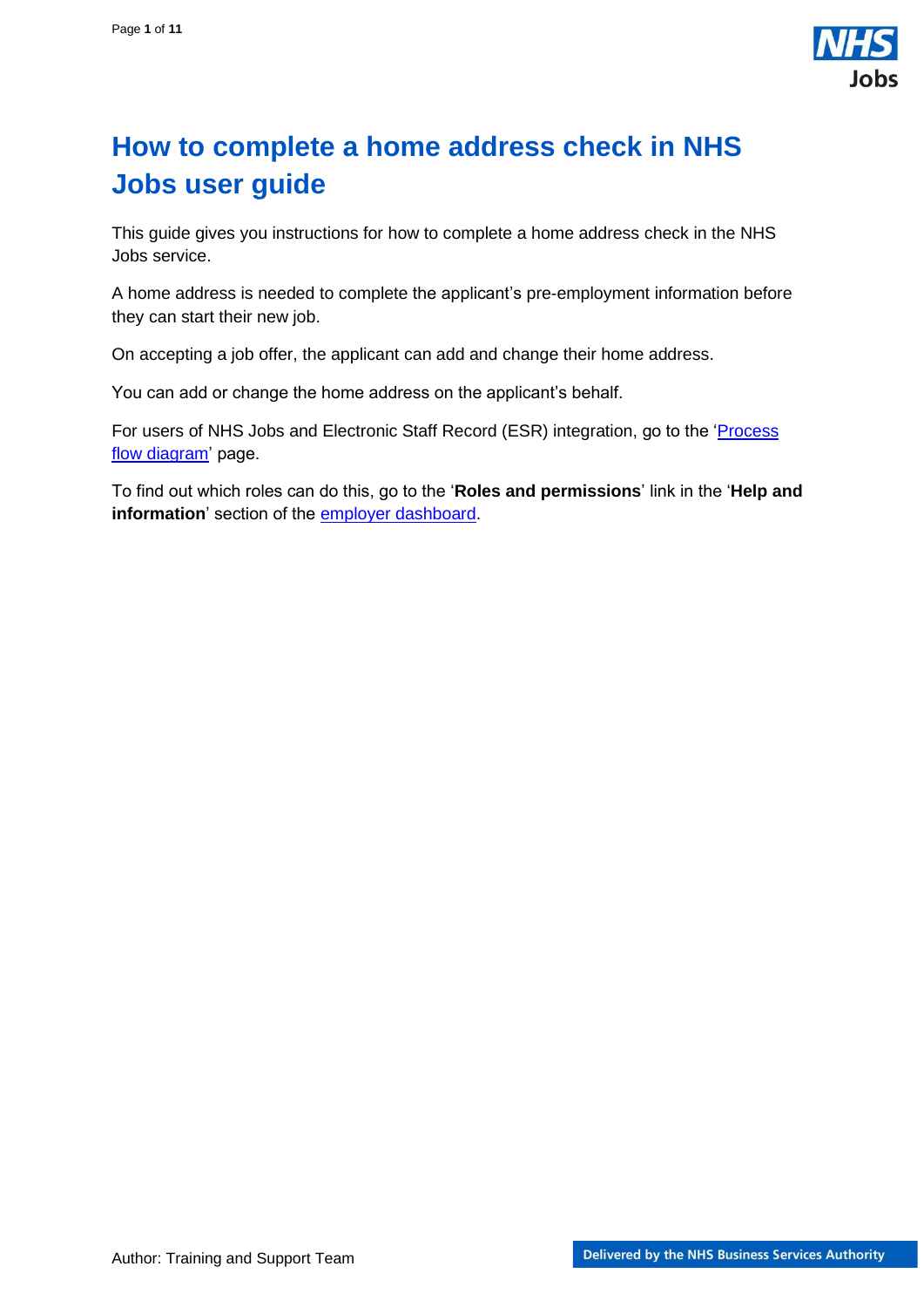# **Contents**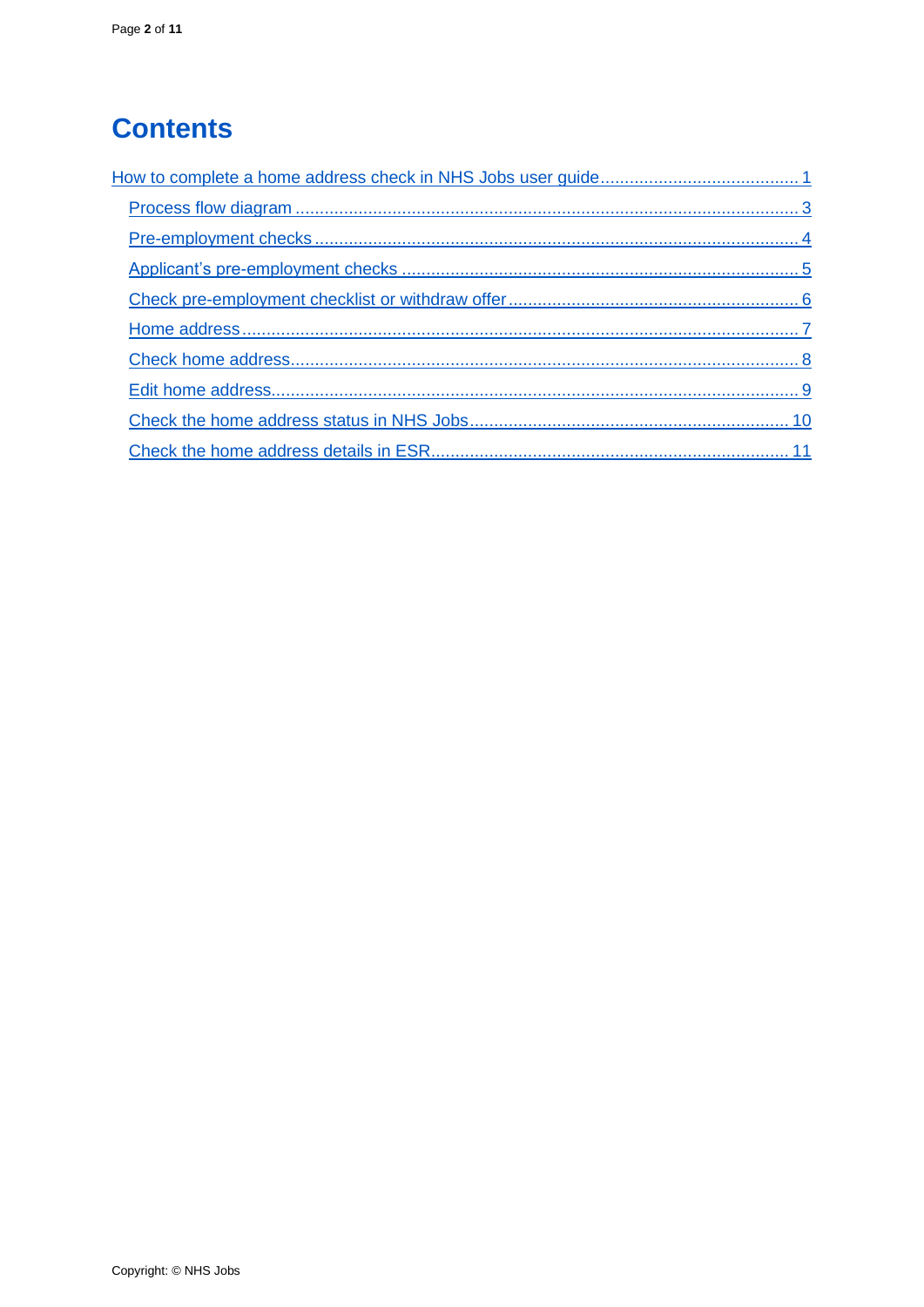

## <span id="page-2-0"></span>**Process flow diagram**

Go to the '*Pre-employment checks*' page.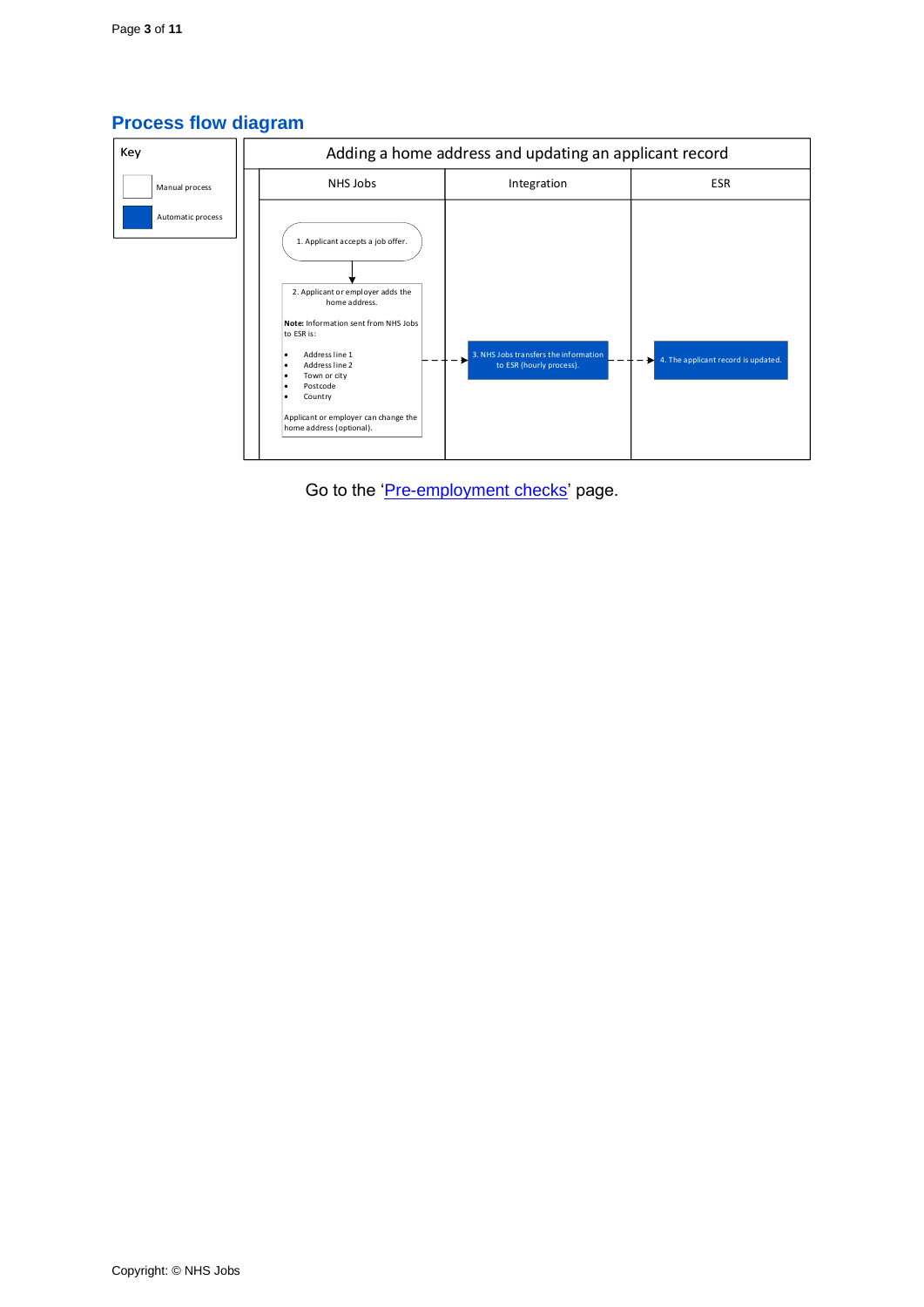## <span id="page-3-0"></span>**Pre-employment checks**

This page gives you instructions for how to access pre-employment checks.

**Important:** You must have an applicant who has accepted a conditional job offer and completed their pre-employment checks.

To access pre-employment checks, complete the following step:

<span id="page-3-1"></span>1. Select the ['Pre-employment checks'](#page-3-1) link.

|                                        |                                                                 | Show tasks for all accounts                                  |
|----------------------------------------|-----------------------------------------------------------------|--------------------------------------------------------------|
|                                        | <b>BETA</b> Your feedback will help us to improve this service. |                                                              |
| <b>NHS Business Services Authority</b> |                                                                 | What you can do                                              |
| <b>Dashboard</b>                       |                                                                 | Create a job listing                                         |
| Tasks by stage                         | <b>Listings by user</b>                                         | Search for a listing                                         |
| Showing tasks for                      |                                                                 | Search for an applicant                                      |
| All users                              | $\check{~}$                                                     |                                                              |
| <b>Draft</b>                           | 386 - on track 22, overdue 364                                  | <b>Manage the account</b>                                    |
| <b>Approvals</b>                       | 3 - on track 1, overdue 2                                       | Manage users<br>At risk applicants                           |
|                                        |                                                                 | <b>Accredited logos</b><br><b>Key performance indicators</b> |
| <b>Published</b>                       | 4                                                               | (KPIs)<br><b>Approval settings</b>                           |
| <b>Shortlisting</b>                    | 8 - on track 1, overdue 7                                       | Departments<br><b>Welsh listings</b>                         |
| <b>Interviews</b>                      | 1 - on track 0, overdue 1                                       | <b>Documents and</b>                                         |
| <b>Ready to offer</b>                  | 42 - on track 16, overdue 26                                    | templates<br>Overview of your organisation                   |
| <b>Conditional offers</b>              | 22 - on track 5, overdue 17                                     | <b>Supporting documents</b><br><b>Contract templates</b>     |
| Pre-employment                         | 24 - on track 4, overdue 20                                     | Offer letter templates                                       |
| checks                                 |                                                                 | <b>Help and information</b>                                  |
| <b>Contracts</b>                       | 57 - on track 11, overdue 46                                    | The employer hub<br>Roles and permissions                    |
| <b>End recruitment</b>                 | 7 - on track 4, overdue 3                                       | Contact your super users                                     |
|                                        |                                                                 | <b>Reporting</b>                                             |
|                                        |                                                                 | Run a report                                                 |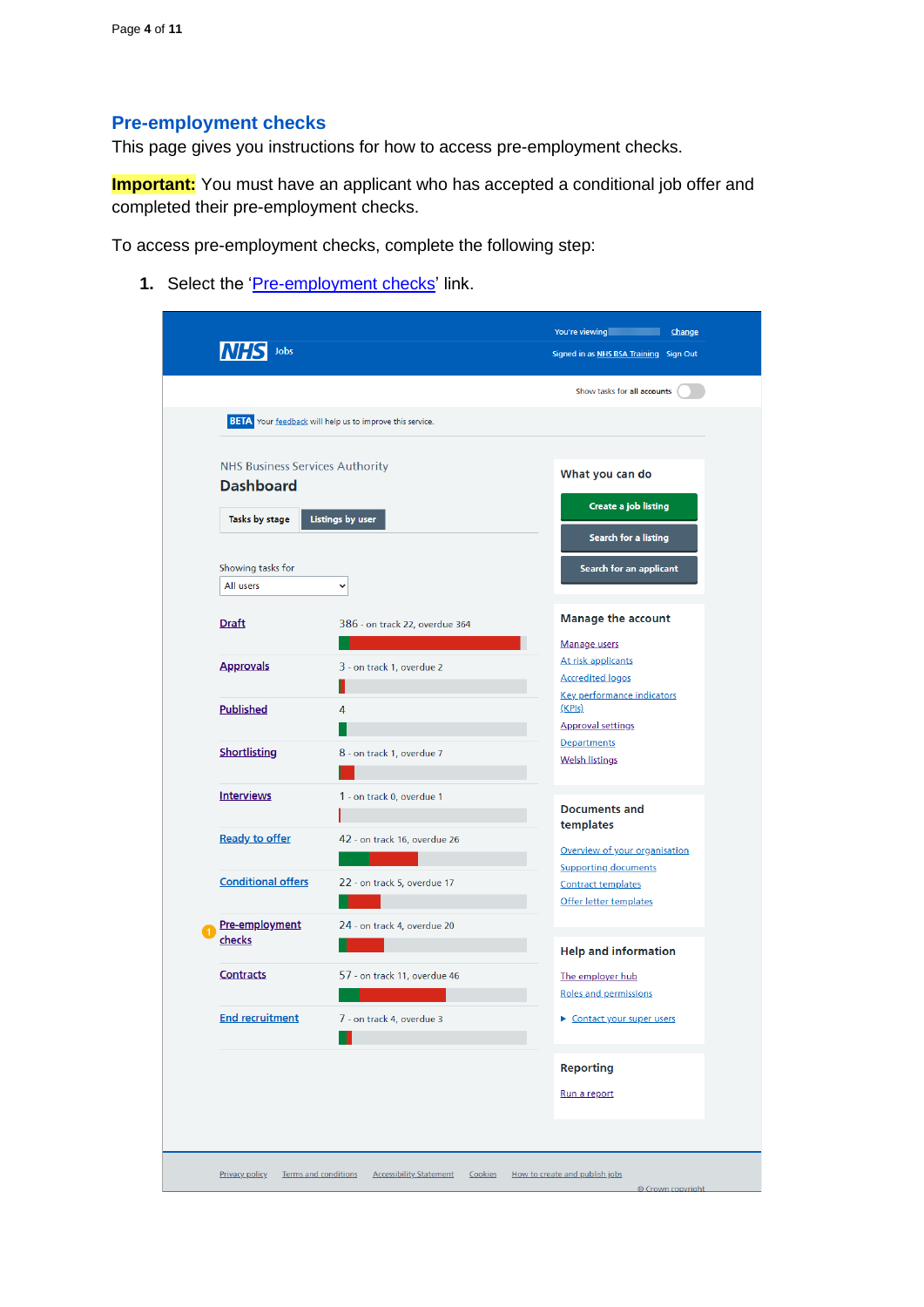#### <span id="page-4-0"></span>**Applicant's pre-employment checks**

This page gives you instructions for how to find the applicant and start their pre-employment checks.

**Important:** In this example, the **Outstanding checks** section shows the 'Home address' check is outstanding.

Find the applicant and complete the following step:

- **1.** Select the 'Applicant' link to view the applicant's details (optional).
- **2.** Select the 'Job title' link to view the job details (optional).
- **3.** Select the ['View checks or withdraw offer'](#page-5-0) link.

|                                                                                                                                                | Jobs                                                                                                                                                                 |                                                   |                                                                                                                                                                                                                | You're viewing NHS BSA Training<br>Change<br>Signed in as Liam M1 Sign Out |   |
|------------------------------------------------------------------------------------------------------------------------------------------------|----------------------------------------------------------------------------------------------------------------------------------------------------------------------|---------------------------------------------------|----------------------------------------------------------------------------------------------------------------------------------------------------------------------------------------------------------------|----------------------------------------------------------------------------|---|
|                                                                                                                                                |                                                                                                                                                                      |                                                   |                                                                                                                                                                                                                | Show tasks for all accounts                                                |   |
| < Go back<br><b>NHS BSA Training</b><br>Showing tasks for<br>All users<br>Pre-employment checks<br>Applicant<br>Liam MA<br>AR-210128-<br>00006 | <b>BETA</b> Your feedback will help us to improve this service.<br>Pre-employment checks<br>$\checkmark$<br>Job title<br><b>Learning Consultant</b><br>T2020-21-4641 | <b>Deadline</b><br>01 Apr 2022<br><b>ON TRACK</b> | <b>Outstanding checks</b><br>References<br>Home address<br><b>Identity check</b><br>Right to work in the UK<br>Qualifications<br>Professional registrations<br><b>DBS</b><br><b>HPANS</b><br>Health assessment | What needs doing next<br>View checks or withdraw<br>offer                  | 3 |
| <b>Privacy policy</b>                                                                                                                          | Terms and conditions                                                                                                                                                 | <b>Accessibility Statement</b>                    | Cookies<br>How to create and publish jobs                                                                                                                                                                      | © Crown copyright                                                          |   |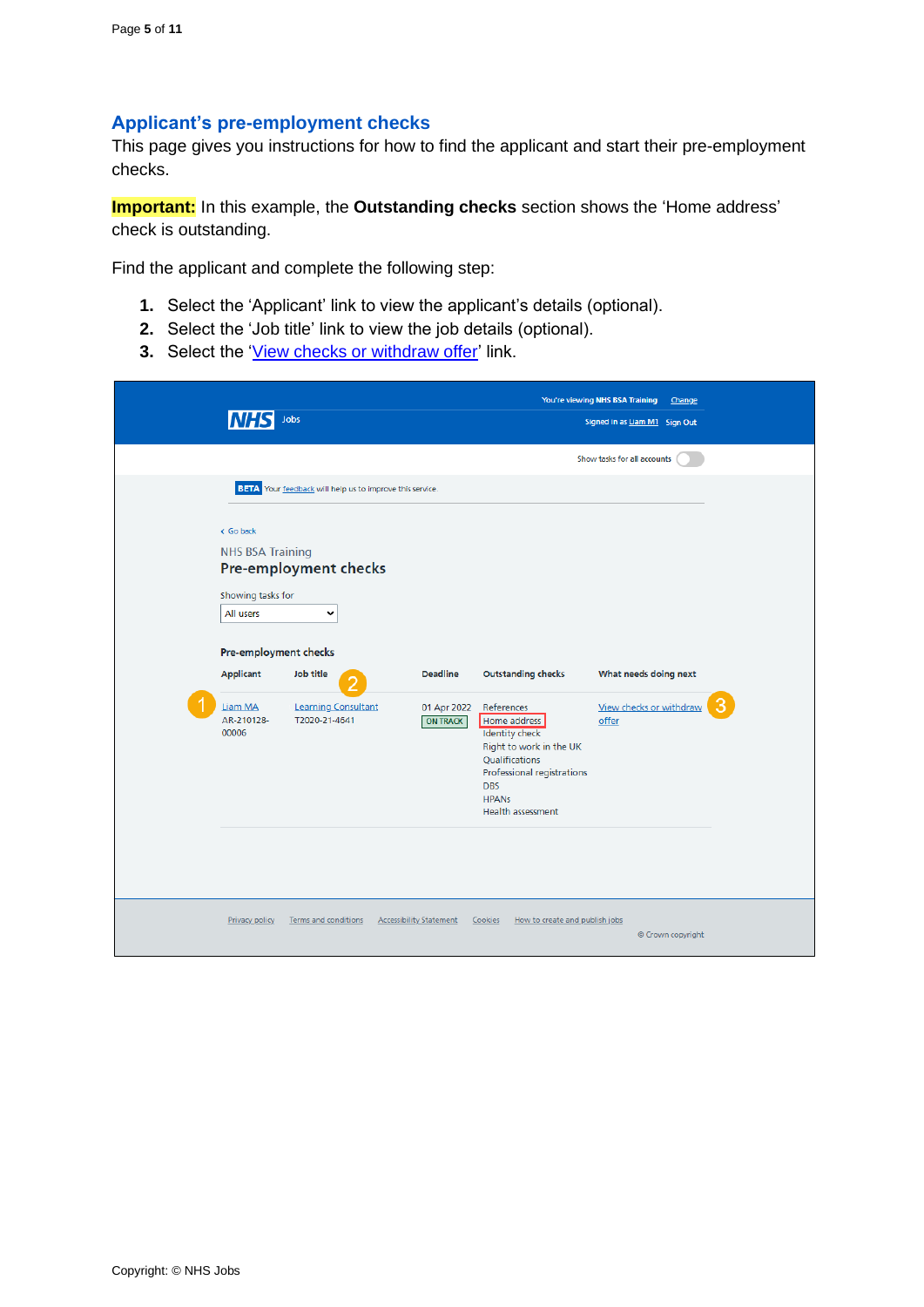#### <span id="page-5-0"></span>**Check pre-employment checklist or withdraw offer**

This page gives you instructions for how to confirm if you want to check the pre-employment checklist or withdraw the job offer.

To confirm if you want to check the pre-employment checklist or withdraw the job offer, complete the following steps:

- **1.** Select an answer:
	- ['Check pre-employment checklist'](#page-6-0)
	- 'Withdraw offer'
- **2.** Select the 'Continue' button.

| Jobs<br><b>INHS</b>                                                                                                                                            | You're viewing NHS BSA Training<br>Change<br>Signed in as Liam M1 Sign Out |
|----------------------------------------------------------------------------------------------------------------------------------------------------------------|----------------------------------------------------------------------------|
| BETA Your feedback will help us to improve this service.<br>< Go back<br>Pre-employment checks<br>The conditional offer has been accepted by<br><b>Liam MA</b> |                                                                            |
| Would you like to<br>Check pre-employment checklist<br>$\blacktriangleleft$<br>Withdraw offer                                                                  |                                                                            |
| Continue                                                                                                                                                       |                                                                            |
| <b>Terms and conditions</b><br><b>Accessibility Statement</b><br>Privacy policy<br>Cookies                                                                     | How to create and publish jobs<br>© Crown copyright                        |

If you've withdrawn the applicant's job offer, you've reached the end of this user guide.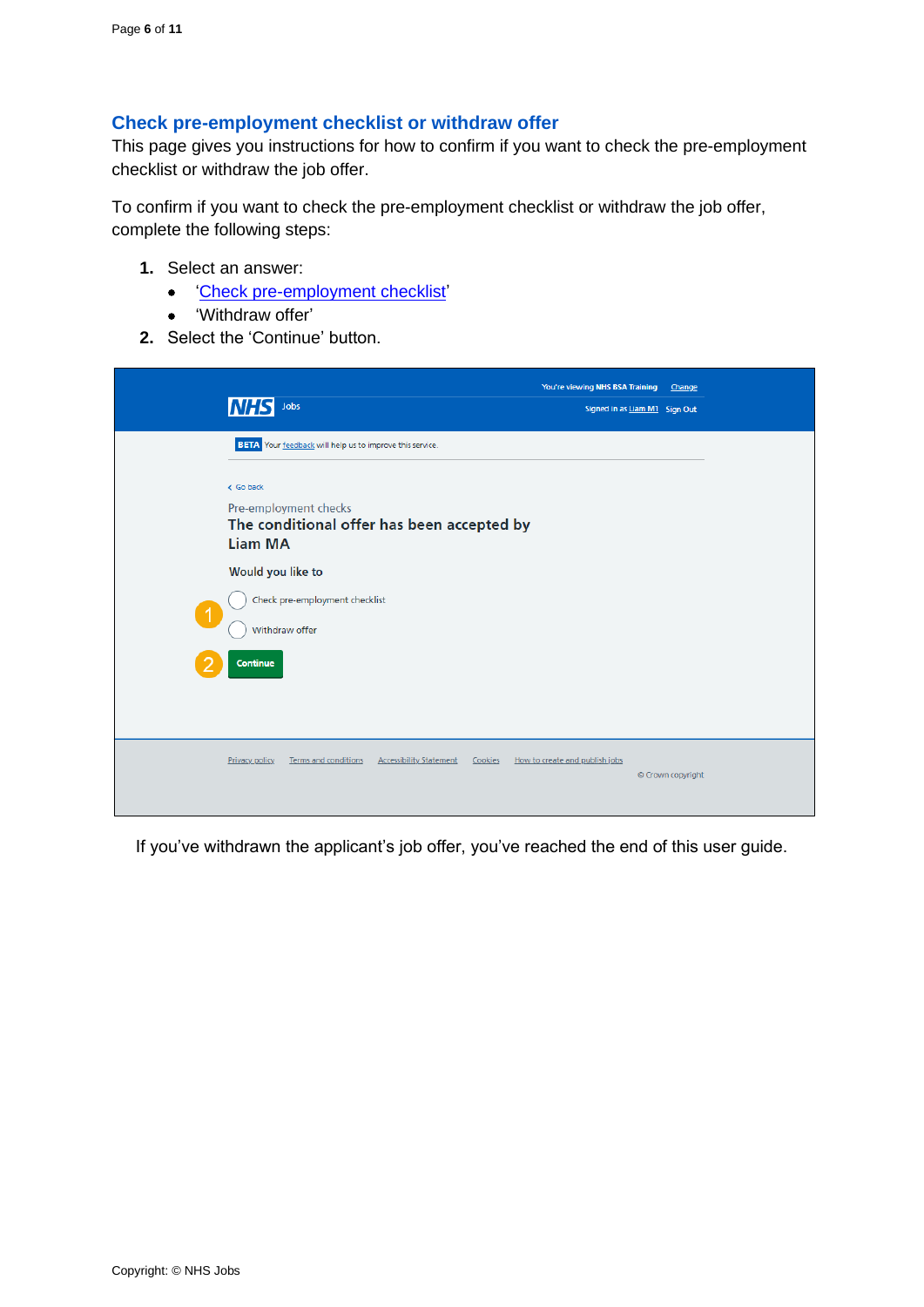#### <span id="page-6-0"></span>**Home address**

This page gives you instructions for how to start a home address check.

**Important:** In this example, the status is **COMPLETED** as the applicant's added their home address.

To start a home address check, complete the following step:

**1.** Select the ['Home address'](#page-7-0) link.

|                                                                                                                                             | You're viewing NHS BSA Training Change |  |
|---------------------------------------------------------------------------------------------------------------------------------------------|----------------------------------------|--|
| <b>Jobs</b>                                                                                                                                 | Signed in as Liam M1 Sign Out          |  |
| BETA Your feedback will help us to improve this service.                                                                                    |                                        |  |
| < Go back                                                                                                                                   |                                        |  |
| Pre-employment checklist for Liam MA                                                                                                        |                                        |  |
| The applicant accepted your conditional job offer.<br>They now need to give pre-employment information before they can start their new job. |                                        |  |
| <b>References</b>                                                                                                                           |                                        |  |
| References                                                                                                                                  | <b>COMPLETED</b>                       |  |
| <b>Identity</b>                                                                                                                             |                                        |  |
| Home address                                                                                                                                | <b>COMPLETED</b>                       |  |
| <b>Identity check</b>                                                                                                                       | <b>NOT STARTED</b>                     |  |
| Inter Authority Transfer (IAT)                                                                                                              | <b>COMPLETED</b>                       |  |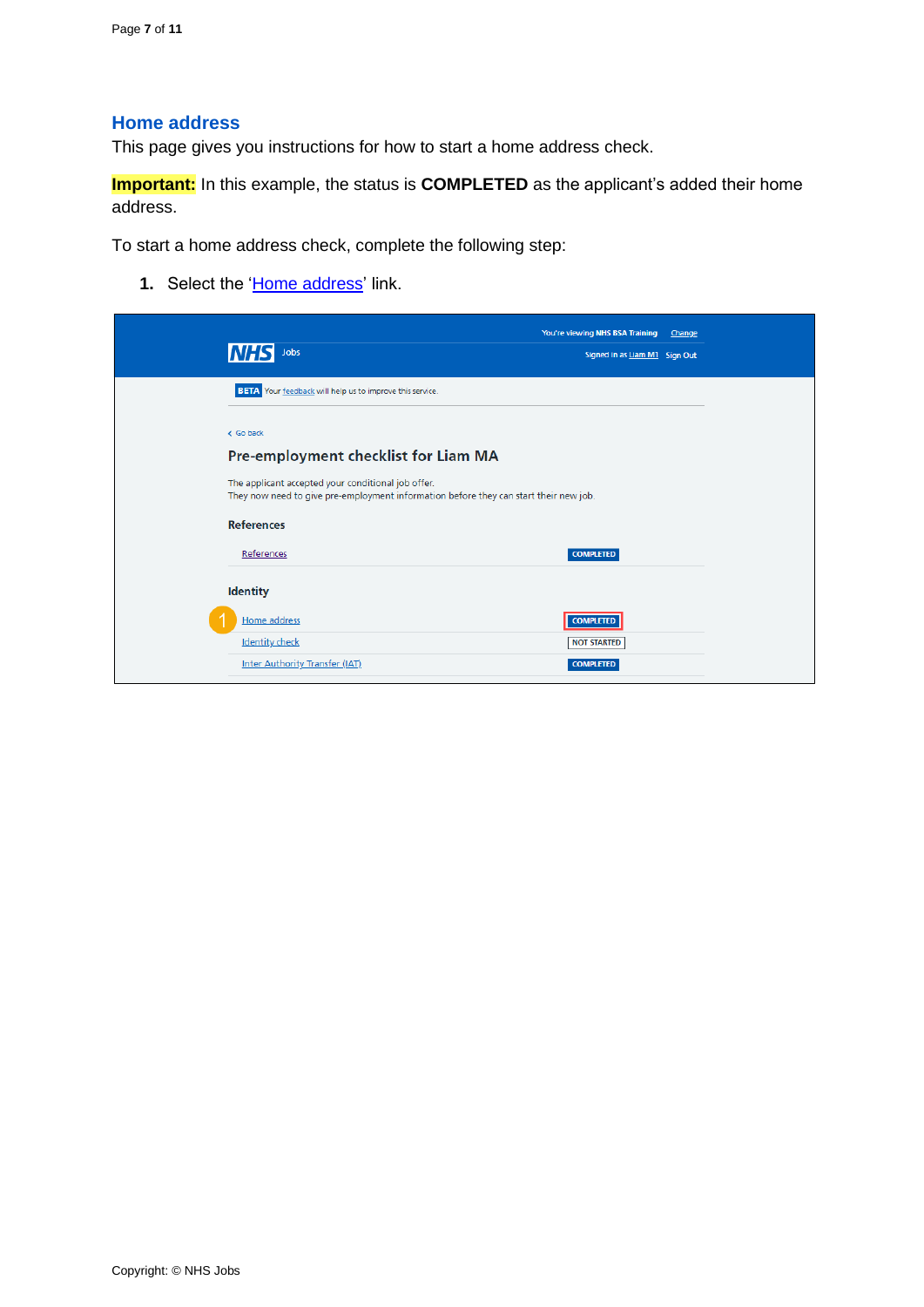# <span id="page-7-0"></span>**Check home address**

This page gives you instructions for how to check the home address.

**Important:** You must check the applicant's home address against any documentation they've given.

To check, edit and confirm the home address, complete the following steps:

- **1.** Select an answer:
	- ['Yes'](#page-8-0)
	- ['No'](#page-9-0)
- **2.** Select the 'Continue' button.

|                       | Jobs                                                            |                                |         | You're viewing NHS BSA Training | Signed in as Liam M1 Sign Out | Change            |  |
|-----------------------|-----------------------------------------------------------------|--------------------------------|---------|---------------------------------|-------------------------------|-------------------|--|
|                       | <b>BETA</b> Your feedback will help us to improve this service. |                                |         |                                 |                               |                   |  |
| < Go back             | Pre-employment checks<br><b>Liam MA's home address</b>          |                                |         |                                 |                               |                   |  |
|                       | Date received                                                   | 26 January 2022                |         |                                 |                               |                   |  |
|                       |                                                                 |                                |         |                                 |                               |                   |  |
| <b>Address line 1</b> |                                                                 | 111 My House                   |         |                                 |                               |                   |  |
| <b>Address line 2</b> |                                                                 |                                |         |                                 |                               |                   |  |
| Town or city          |                                                                 | Morpeth                        |         |                                 |                               |                   |  |
| County                |                                                                 |                                |         |                                 |                               |                   |  |
| Postcode              |                                                                 |                                |         |                                 |                               |                   |  |
| Country               |                                                                 | <b>United Kingdom</b>          |         |                                 |                               |                   |  |
| Yes<br>Continue       | <b>Edit this information?</b><br><b>No</b>                      |                                |         |                                 |                               |                   |  |
| Privacy policy        | Terms and conditions                                            | <b>Accessibility Statement</b> | Cookies | How to create and publish jobs  |                               | © Crown copyright |  |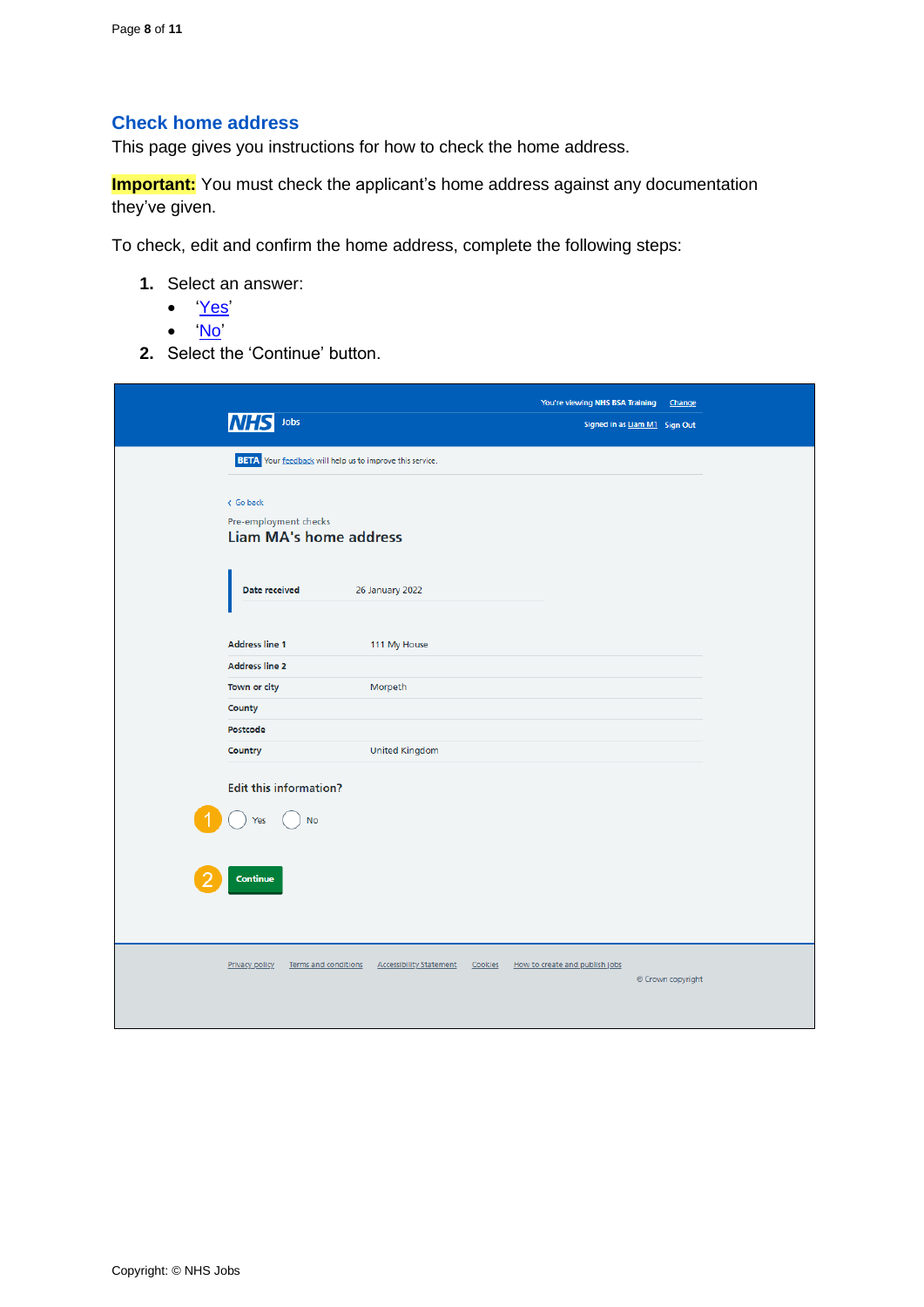#### <span id="page-8-0"></span>**Edit home address**

This page gives you instructions for how to edit the home address.

**Important:** You'll only see this page if you're editing the applicant's home address.

To edit the address, complete the following steps:

- **1.** In the **Address line 1** box, enter the details.
- **2.** In the **Address line 2** box, enter the details (optional).
- **3.** In the **Town or city** box, enter the details.
- **4.** In the **County** box, enter the details (optional).
- **5.** In the **Postcode** box, enter the details (optional).
- **6.** In the **Country** box, select an answer from the drop down menu.
- **7.** Select the ['Save and continue'](#page-9-0) button.

|                                                          |                                           | You're viewing NHS BSA Training | Change            |
|----------------------------------------------------------|-------------------------------------------|---------------------------------|-------------------|
| Jobs<br>INH.                                             |                                           | Signed in as Liam M1 Sign Out   |                   |
| BETA Your feedback will help us to improve this service. |                                           |                                 |                   |
|                                                          |                                           |                                 |                   |
| < Go back                                                |                                           |                                 |                   |
| Pre-employment checks                                    |                                           |                                 |                   |
| <b>Enter Liam MA's home address</b>                      |                                           |                                 |                   |
| Address line 1                                           |                                           |                                 |                   |
| 111 My House                                             |                                           |                                 |                   |
| Address line 2 (Optional)                                |                                           |                                 |                   |
| 2                                                        |                                           |                                 |                   |
| Town or city                                             |                                           |                                 |                   |
| Morpeth                                                  |                                           |                                 |                   |
|                                                          |                                           |                                 |                   |
| County (Optional)<br>Λ                                   |                                           |                                 |                   |
|                                                          |                                           |                                 |                   |
| Postcode (Optional)                                      |                                           |                                 |                   |
| 5                                                        |                                           |                                 |                   |
| Country                                                  |                                           |                                 |                   |
| 6<br><b>United Kingdom</b>                               | $\checkmark$                              |                                 |                   |
|                                                          |                                           |                                 |                   |
| <b>Save and continue</b>                                 |                                           |                                 |                   |
|                                                          |                                           |                                 |                   |
|                                                          |                                           |                                 |                   |
|                                                          |                                           |                                 |                   |
| <b>Privacy policy</b><br>Terms and conditions            | <b>Accessibility Statement</b><br>Cookies | How to create and publish jobs  |                   |
|                                                          |                                           |                                 | © Crown copyright |
|                                                          |                                           |                                 |                   |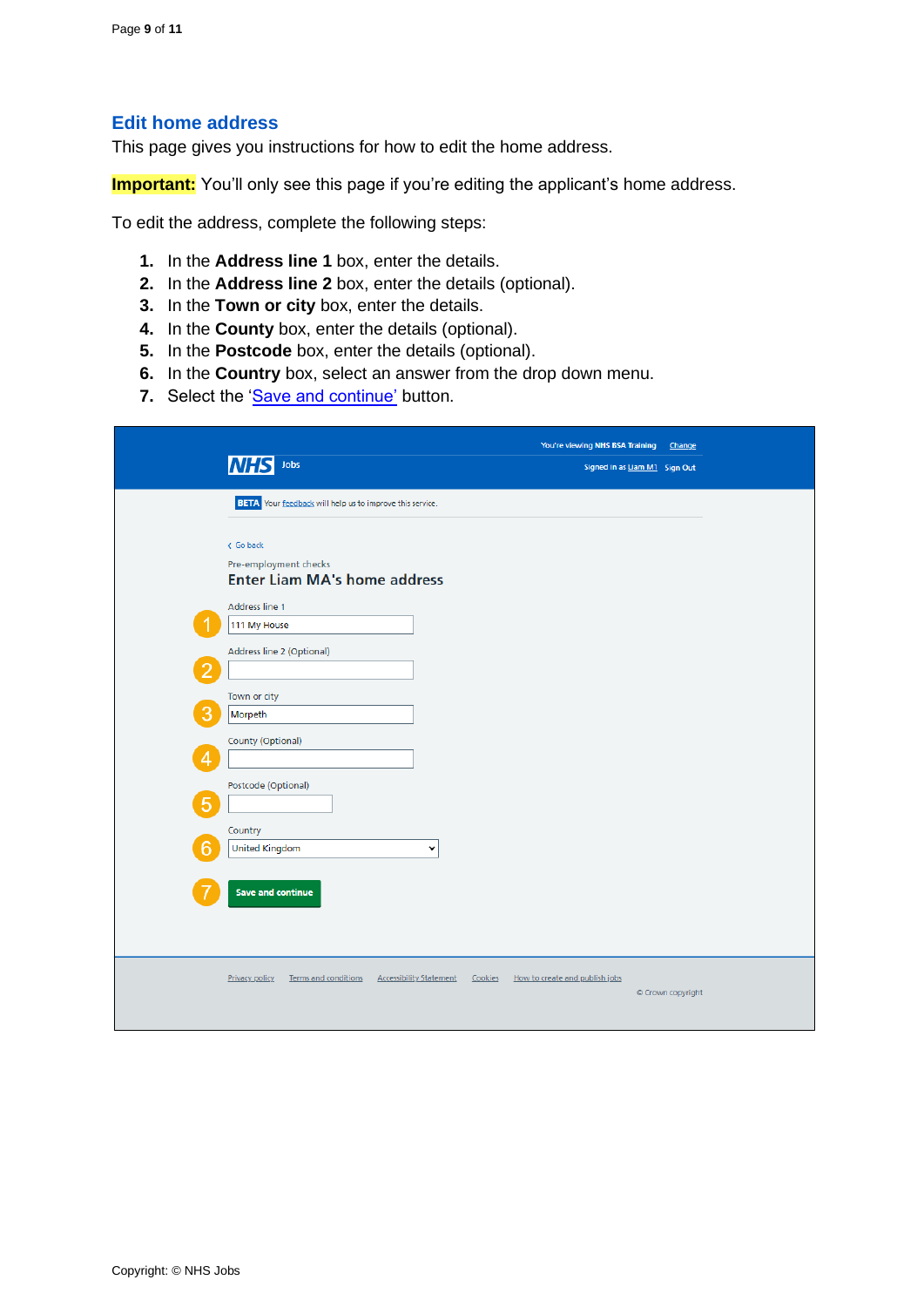#### <span id="page-9-0"></span>**Check the home address status in NHS Jobs**

This page gives you instructions for how to check the home address status in NHS Jobs.

**Important:** In this example, the status is **COMPLETED** as you've completed the applicant's home address check. You need to complete all sections of the pre-employment checklist before you can issue a contract.

To go to another pre-employment check, complete the following steps:

**1.** Select a pre-employment link.

| Jobs                                                                                                                                        | You're viewing NHS BSA Training<br>Signed in as Liam M1 Sign Out | Change |
|---------------------------------------------------------------------------------------------------------------------------------------------|------------------------------------------------------------------|--------|
|                                                                                                                                             |                                                                  |        |
| BETA Your feedback will help us to improve this service.                                                                                    |                                                                  |        |
|                                                                                                                                             |                                                                  |        |
| < Go back                                                                                                                                   |                                                                  |        |
| Pre-employment checklist for Liam MA                                                                                                        |                                                                  |        |
| The applicant accepted your conditional job offer.<br>They now need to give pre-employment information before they can start their new job. |                                                                  |        |
| <b>References</b>                                                                                                                           |                                                                  |        |
| References                                                                                                                                  | <b>COMPLETED</b>                                                 |        |
| <b>Identity</b>                                                                                                                             |                                                                  |        |
| Home address                                                                                                                                | <b>COMPLETED</b>                                                 |        |
| <b>Identity check</b>                                                                                                                       | <b>NOT STARTED</b>                                               |        |
| Inter Authority Transfer (IAT)                                                                                                              | <b>COMPLETED</b>                                                 |        |

**Tip:** To find out how to complete a pre-employment check, go to a user guide or video from the '**Complete a pre-employment check'** section of the ['Help and support for employers'](https://www.nhsbsa.nhs.uk/new-nhs-jobs-service/help-and-support-employers) webpage.

For users of NHS Jobs and ESR integration, go to the ['Check home address](#page-10-0) details in ESR' page.

You've completed the home address check in NHS Jobs and reached the end of this user guide.

Copyright: © NHS Jobs